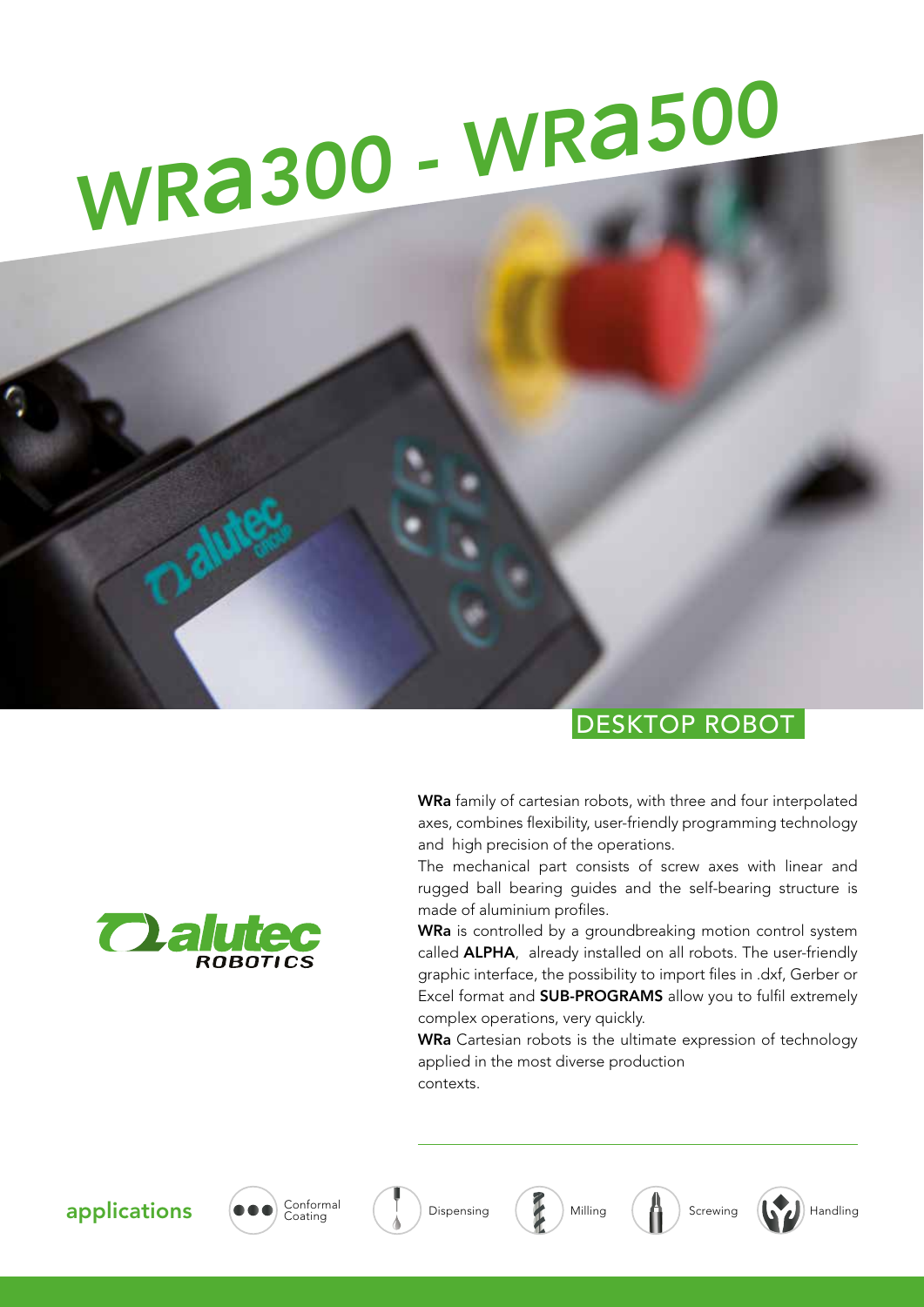#### 4TH AXIS WRIST KIT

The wrist kit is used to vary the working angle of the tool on the robot's wrist. Thanks to this tool, it is possible to reach awkward processing points and to maintain a correct angle when dispensing rather viscous material. The wrist kit can be fitted on robots WRa300 and WRa500 of Alutec-Group. The system can work interpolated with the other three axes of the robot.

## CALIBRATION SYSTEM

Calibration system of X-Y with laser sensors for the ALPHA system. Connected to the inputs of the ALPHA system, it is able to automatically centre the program along axes X and Y in relation to the tool fitted. Using the ALPHA SW program, it is possible to set how to manage and use the calibration tool at your own pleasure. The system is devised for frequent and rapid tool changes.

#### ANALOGUE OUTPUT

New analogue output card is giving out a 0-10V analogue voltage signal in order to perfectly drive dispensing application like volumetric pumps. This allow to have a perfectly constant amount of dispensing material even if robot speed is variable, and to have high quality dispensing at high speed, with very low cycle time.

**Marian** 

CONN.INPUT

882

#### AIR BRAKE

Pneumatic brake with "normally closed" air system to be applied on vertical movements to avoid emergency situations or absence of driving torque. It controls the air via 24V solenoid valve, which can be connected directly to the driver (of the ALPHA series) that moves the vertical axis:

- When the solenoid valve is ON, it provides air to the pneumatic brake, which releases the axis.

- When the solenoid valve is OFF, it cuts off the air from the pneumatic brake, which blocks the axis.

#### WORK SURFACE

Aluminium work surface with reference pegs for robots of the WRa500 series. Suitable for securing work tools and equipment. Aluminium work surface with reference pegs for robots of the WRa300 series. Suitable for securing work tools and equipment.

#### OPTICAL PROTECTION BARRIER

Health & Safety module pursuant to EC standards. The structure is made of anodized aluminium profiles and polycarbonate. The front opening is protected by optical barriers and safety relays with Class 4 rating.

#### MECHANICAL PROTECTION BARRIER

Health & Safety module pursuant to EC standards. The structure is made of anodized aluminium profiles and polycarbonate. The front opening is polycalboriate. The front opening is<br>the "up and down" type with safety microswitch. It is ideal for processes that involve the risk of projections of small particles and emissions of smoke or vapour.

# OPTIONS AVAILABLE